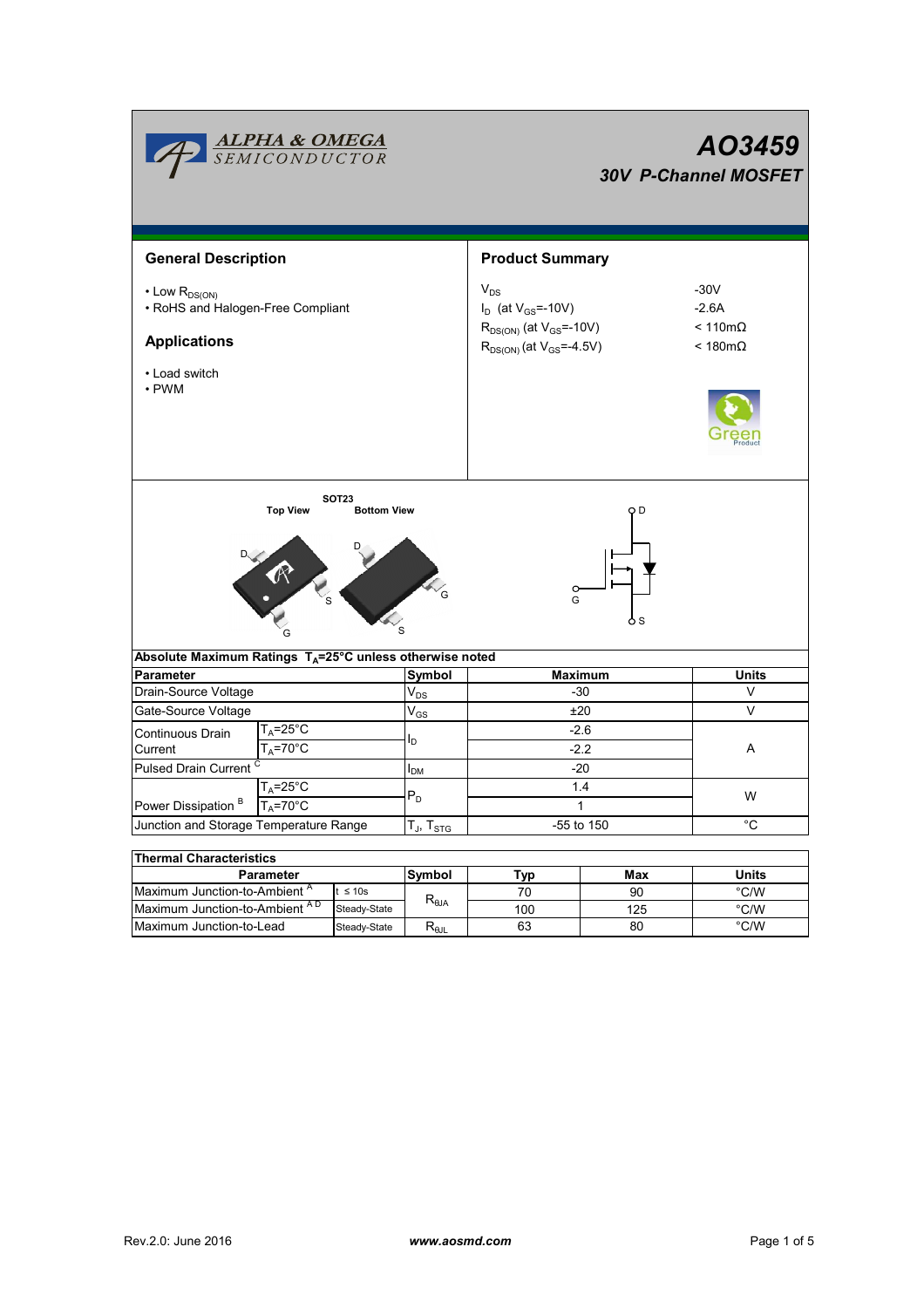

#### **Electrical Characteristics (TJ=25°C unless otherwise noted)**

| <b>Symbol</b>                           | <b>Parameter</b>                      | <b>Conditions</b>                                                                           |                       | Min    | <b>Typ</b> | Max    | <b>Units</b> |  |  |  |  |
|-----------------------------------------|---------------------------------------|---------------------------------------------------------------------------------------------|-----------------------|--------|------------|--------|--------------|--|--|--|--|
| <b>STATIC PARAMETERS</b>                |                                       |                                                                                             |                       |        |            |        |              |  |  |  |  |
| BV <sub>DSS</sub>                       | Drain-Source Breakdown Voltage        | $I_D$ =-250µA, $V_{GS}$ =0V                                                                 |                       | $-30$  |            |        | $\vee$       |  |  |  |  |
| $I_{DSS}$                               | Zero Gate Voltage Drain Current       | $V_{DS}$ =-30V, $V_{GS}$ =0V<br>$T_i = 55^{\circ}C$                                         |                       |        |            | $-1$   | μA           |  |  |  |  |
|                                         |                                       |                                                                                             |                       |        |            | $-5$   |              |  |  |  |  |
| $I_{GSS}$                               | Gate-Body leakage current             | $V_{DS}$ =0V, $V_{GS}$ = $\pm$ 20V                                                          |                       |        |            | ±100   | nA           |  |  |  |  |
| $\mathsf{V}_{\mathsf{GS}(\mathsf{th})}$ | Gate Threshold Voltage                | $V_{DS} = V_{GS} I_D = -250 \mu A$                                                          |                       | $-1.4$ | $-1.9$     | $-2.4$ | $\vee$       |  |  |  |  |
| $I_{D(ON)}$                             | On state drain current                | $V_{GS}$ =-10V, $V_{DS}$ =-5V                                                               |                       | $-20$  |            |        | A            |  |  |  |  |
| $R_{DS(ON)}$                            | Static Drain-Source On-Resistance     | $V_{GS}$ =-10V, $I_D$ =-2.6A                                                                |                       |        | 77         | 110    | $m\Omega$    |  |  |  |  |
|                                         |                                       |                                                                                             | $T_{\text{J}}$ =125°C |        | 100        | 140    |              |  |  |  |  |
|                                         |                                       | $V_{GS} = -4.5V$ , $I_D = -2A$                                                              |                       |        | 125        | 180    | $m\Omega$    |  |  |  |  |
| <b>g</b> <sub>FS</sub>                  | <b>Forward Transconductance</b>       | $V_{DS}$ =-5V, $I_D$ =-2.6A                                                                 |                       |        | 5          |        | S            |  |  |  |  |
| $V_{SD}$                                | Diode Forward Voltage                 | $IS=-1A, VGS=0V$                                                                            |                       |        | $-0.8$     | $-1$   | V            |  |  |  |  |
| $I_{\rm S}$                             | Maximum Body-Diode Continuous Current |                                                                                             |                       |        |            | $-1.5$ | A            |  |  |  |  |
|                                         | <b>DYNAMIC PARAMETERS</b>             |                                                                                             |                       |        |            |        |              |  |  |  |  |
| $C_{\text{iss}}$                        | Input Capacitance                     | $V_{GS}$ =0V, $V_{DS}$ =-15V, f=1MHz                                                        |                       |        | 197        |        | pF           |  |  |  |  |
| $C_{\rm oss}$                           | <b>Output Capacitance</b>             |                                                                                             |                       |        | 42         |        | pF           |  |  |  |  |
| $C_{\rm rss}$                           | Reverse Transfer Capacitance          |                                                                                             |                       |        | 26         |        | pF           |  |  |  |  |
| $R_{q}$                                 | Gate resistance                       | $V_{GS}$ =0V, $V_{DS}$ =0V, f=1MHz                                                          |                       | 3      | 5.5        | 11     | Ω            |  |  |  |  |
|                                         | <b>SWITCHING PARAMETERS</b>           |                                                                                             |                       |        |            |        |              |  |  |  |  |
| $Q_q(10V)$                              | <b>Total Gate Charge</b>              | $V_{GS}$ =-10V, $V_{DS}$ =-15V, $I_D$ =-2.6A                                                |                       |        | 4.3        | 12     | nC           |  |  |  |  |
| $Q_q(4.5V)$                             | <b>Total Gate Charge</b>              |                                                                                             |                       |        | 2.2        | 8      | nC           |  |  |  |  |
| $Q_{gs}$                                | Gate Source Charge                    |                                                                                             |                       |        | 0.7        |        | nC           |  |  |  |  |
| $Q_{qd}$                                | Gate Drain Charge                     |                                                                                             |                       |        | 1.1        |        | nC           |  |  |  |  |
| $t_{D(0n)}$                             | Turn-On DelayTime                     | $V_{GS}$ =-10V, $V_{DS}$ =-15V, R <sub>i</sub> =5.8 $\Omega$ ,<br>$\rm R_{GEN}$ =3 $\Omega$ |                       |        | 7.5        |        | ns           |  |  |  |  |
| $\mathfrak{t}_{\sf r}$                  | Turn-On Rise Time                     |                                                                                             |                       |        | 4.1        |        | ns           |  |  |  |  |
| $t_{D(\text{off})}$                     | Turn-Off DelayTime                    |                                                                                             |                       |        | 11.8       |        | ns           |  |  |  |  |
| $\mathfrak{t}_{\mathsf{f}}$             | <b>Turn-Off Fall Time</b>             |                                                                                             |                       |        | 3.8        |        | ns           |  |  |  |  |
| $\mathfrak{t}_{\mathfrak{m}}$           | Body Diode Reverse Recovery Time      | $I_F$ =-2.6A, dl/dt=100A/ $\mu$ s                                                           |                       |        | 11.3       |        | ns           |  |  |  |  |
| $\mathsf{Q}_{\mathsf{rr}}$              | Body Diode Reverse Recovery Charge    | $I_F$ =-2.6A, dl/dt=100A/ $\mu$ s                                                           |                       |        | 4.4        |        | nC           |  |  |  |  |

A. The value of R<sub>θJA</sub> is measured with the device mounted on 1in<sup>2</sup> FR-4 board with 2oz. Copper, in a still air environment with T<sub>A</sub> =25°C. The

value in any given application depends on the user's specific board design.<br>B. The power dissipation P<sub>D</sub> is based on T<sub>J(MAX)</sub>=150°C, using ≤ 10s junction-to-ambient thermal resistance.

C. Repetitive rating, pulse width limited by junction temperature  $T_{\rm J(MAX)}$ =150°C. Ratings are based on low frequency and duty cycles to keep initialT $_1$ =25°C.

D. The  $R_{AJA}$  is the sum of the thermal impedence from junction to lead  $R_{AJI}$  and lead to ambient.

E. The static characteristics in Figures 1 to 6 are obtained using <300us pulses, duty cycle 0.5% max.

F. These curves are based on the junction-to-ambient thermal impedence which is measured with the device mounted on 1in<sup>2</sup> FR-4 board with 2oz. Copper, assuming a maximum junction temperature of  $T_{J(MAX)}$ =150°C. The SOA curve provides a single pulse rating.

APPLICATIONS OR USE AS CRITICAL COMPONENTS IN LIFE SUPPORT DEVICES OR SYSTEMS ARE NOT AUTHORIZED. AOS DOES NOT ASSUME ANY LIABILITY ARISING OUT OF SUCH APPLICATIONS OR USES OF ITS PRODUCTS. AOS RESERVES THE RIGHT TO IMPROVE PRODUCT DESIGN,FUNCTIONS AND RELIABILITY WITHOUT NOTICE.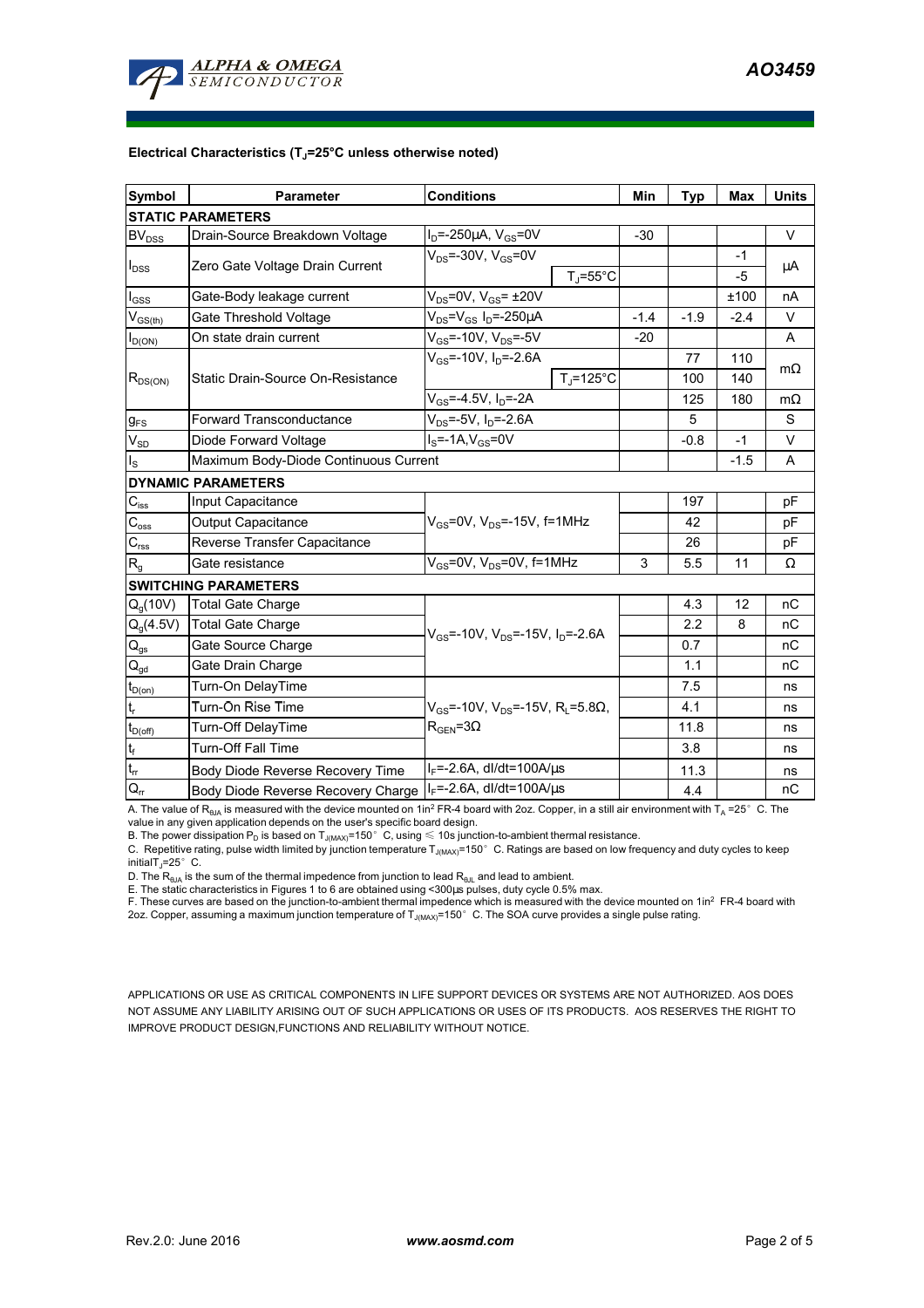

## **TYPICAL ELECTRICAL AND THERMAL CHARACTERISTICS**

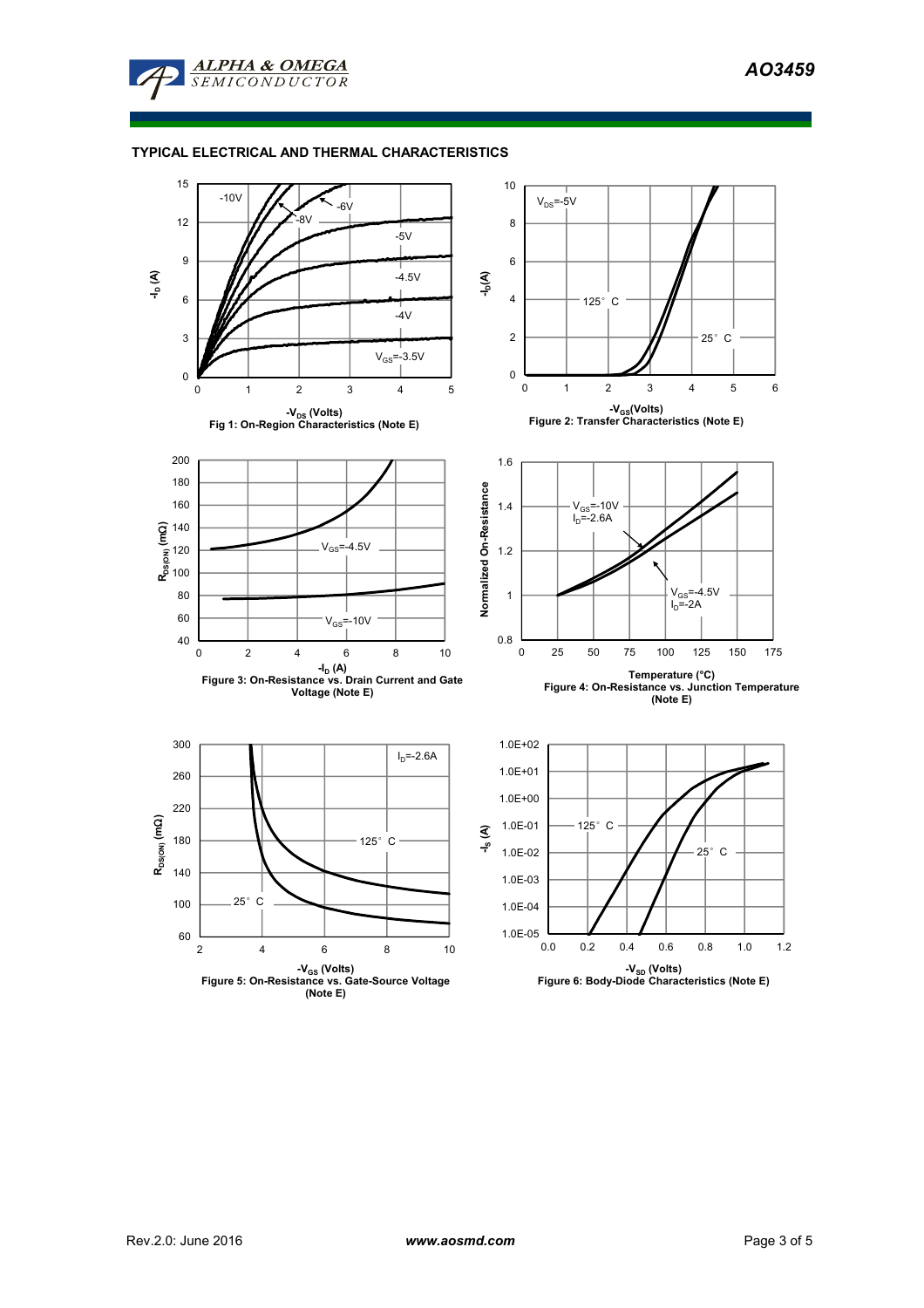*AO3459* 



## **TYPICAL ELECTRICAL AND THERMAL CHARACTERISTICS**